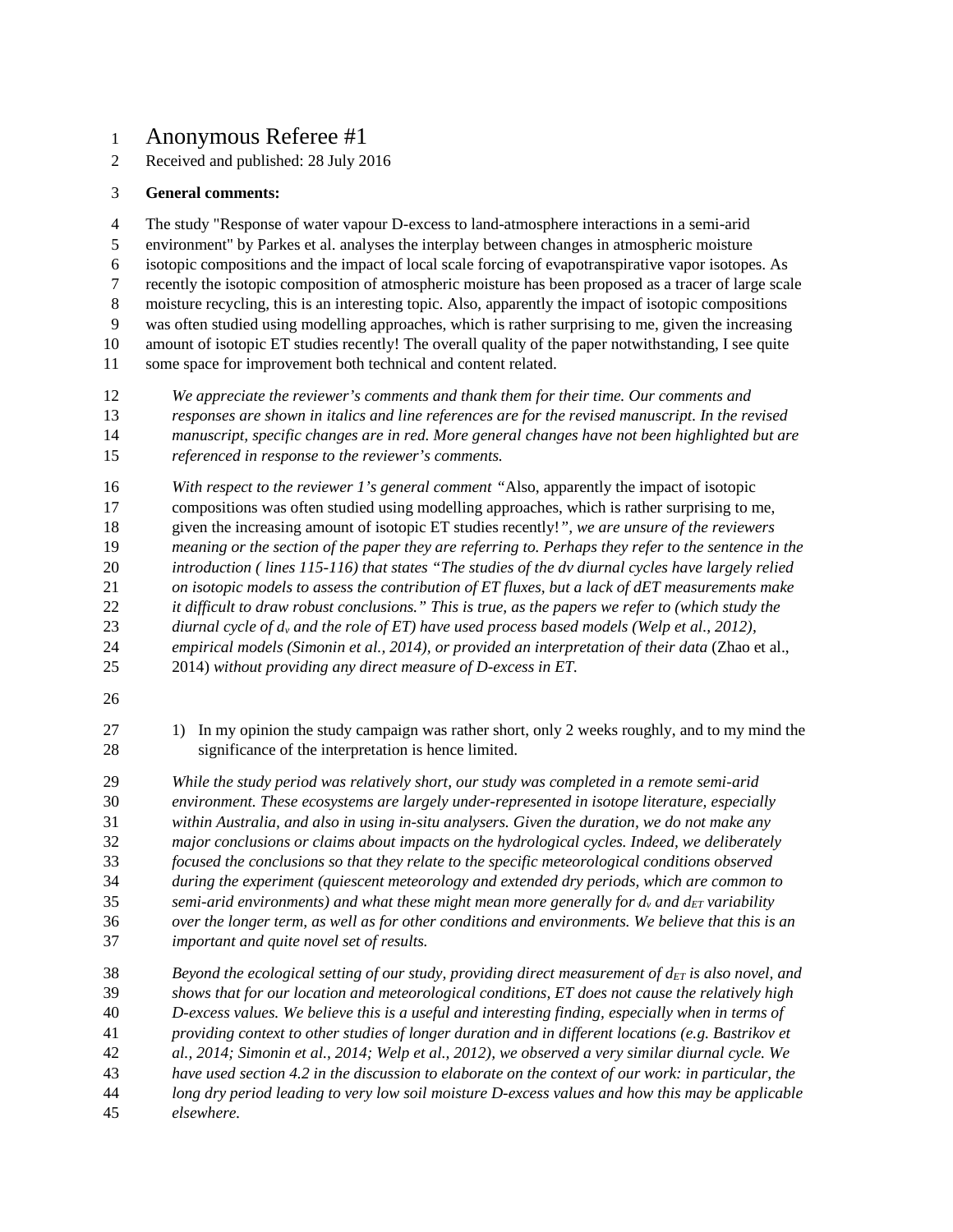*We have modified section 4.2 to further emphasise the context of our measurements. In particular lines 576-587 deal directly with the context of measurements relative to key studies. In addition, section 4.3 includes reference to the context of our dET values and we have tried to make this clearer for the reader. We have also made sure that throughout the discussion our conclusions are related to our specific conditions (i.e. semi-arid environment with extended dry periods between rain events, and low rates of moisture recycling).* 2) I have some methodical concerns regarding laser spec calibration and chamber construction (see detailed comments). *Fully addressed below for relevant specific comments.* 3) To my mind both results and discussion section are rather long and very detailed. Moreover, quite often results are repeated within the interpretation section, making the manuscript rather hard to follow at that point (very unlike the intro and M&M part btw.). I suggest to focus on the main results and shorten both parts to make it easier to follow. *Comments noted and we have streamlined results and discussion sections where appropriate. Some re-ordering of text has been carried out to help make the flow of the manuscript easier to follow. In addition to minor rewording of passages, sections 3.2 and 4.2 have been reworded and reordered, section 4.1 has been split into 2 sections. We have ensured thatresults are not over-repeated within the discussion section. While this has made the manuscript easier to read, the results, interpretations and conclusions remain unchanged.* 

#### **Specific comments:**

- 48ff: Be more specific! How?
- *Sentence modified – "Spatial and temporal variability of D-excess in ET fluxes therefore needs to be*
- *considered when using dv to study moisture recycling and during extended dry periods may act as a*
- *tracer of the relative humidity of the oceanic moisture source." – lines 47-50.*
- 60ff: I think this is a bit overstated, there are surely some examples here!
- *We have clarified this sentence to reflect that datasets directly quantifying land-atmosphere exchange*
- *processes are rare – "To do this effectively, a range of datasets that directly quantify a variety of*
- *processes represented within these models are required. Unfortunately, datasets that directly measure*
- *land-atmosphere exchange at the process level are limited." Line 58-61.*
- 63ff: Shouldnt this be 2 sentences?
- *We are not sure what the reviewer is referring to here, as this is already two sentences.*
- 73ff: how about transport processes? i.e. kinetic fractionation?
- *We have changed the sentence to include 'equilibrium and kinetic isotopic fractionation' i.e. "The*
- *utility of water isotope ratios for tracing sources of moisture derives from the characteristic*
- *equilibrium and kinetic isotopic fractionation that occurs when water undergoes a phase change,*
- *causing light water molecules to preferentially accumulate in the vapour phase."- line 72-74.*
- 81ff: Again, doubt there are so few. How about Berkelheimer, Simonin, Welp and others?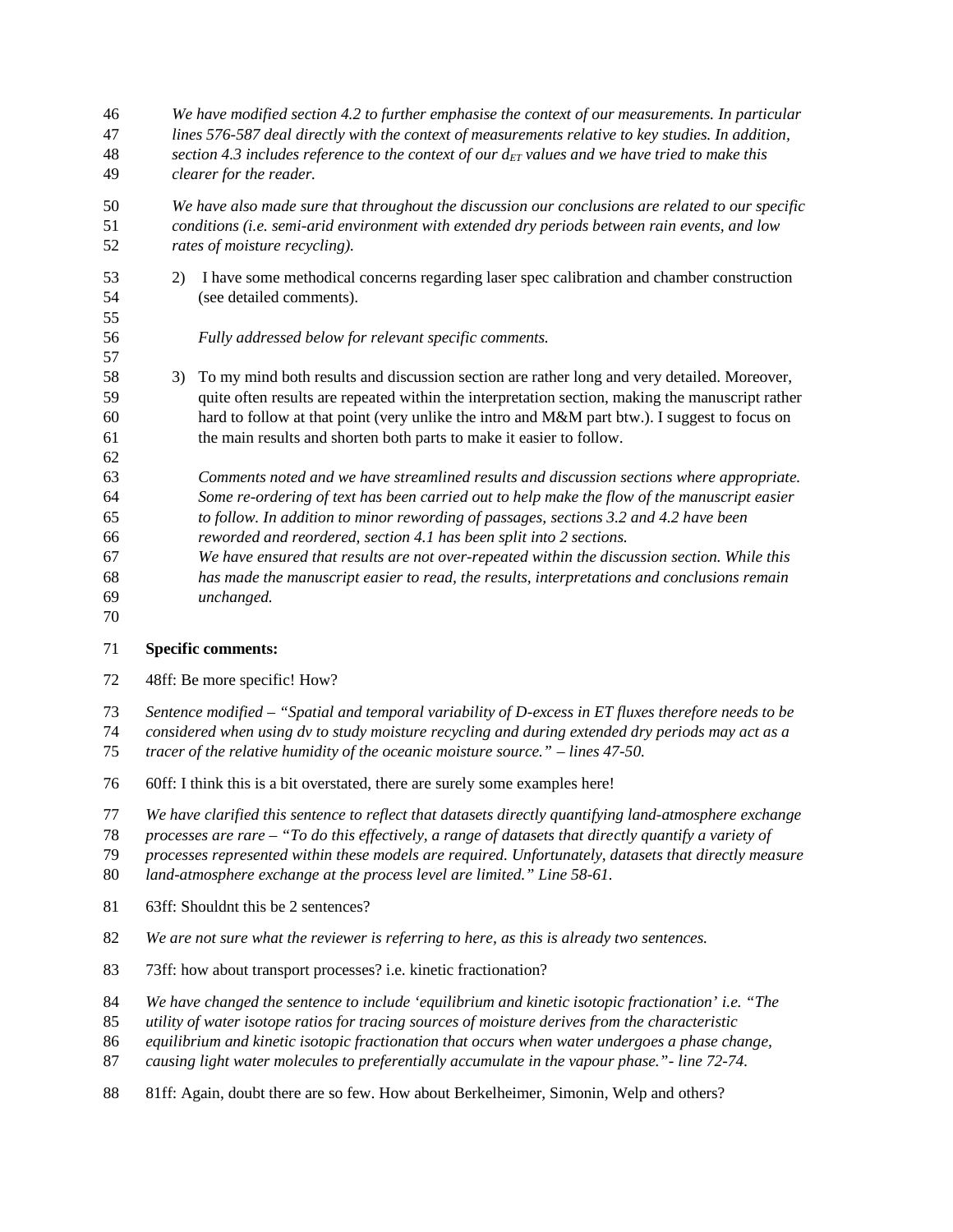- *Our statement is that there are relatively few studies using vapour, relative to precipitation focused*
- *studies. The references mentioned by the reviewer do indeed discuss land atmosphere exchange for*
- *vapour isotopes, and we have referred to these in other sections of the manuscript. We have added*
- *(e.g. Aemisegger et al. 2014; Risi et al. 2013) to indicate some of these related studies - line 81.*
- 98: Suggest to change "given this" to therefore
- *Noted and adjusted – line 99.*
- 140: have has? omit has?
- *Noted and adjusted line 141.*
- 168: If you indeed did not calibrate or drift check the LGR i think your values have a high

uncertainty. I.e. the average difference to the Picarro might be small but you standard deviation

suggests there was a high point to point difference. At the least it would be nice here to see the time

- evolution of the difference between laser specs throughout the campaign!
- *We are not sure if the reviewer is questioning whether we present raw LGR data (i.e. no calibration*
- *corrections applied) or whether there were no calibrations run during the campaign period. As stated*

*in the text (section 2.2.1), we calibrated the LGR in the lab before and after the campaign to develop*

*corrections for water vapour cross-sensitivity and linearity. This was completed simultaneously with*

*the Picarro. During the campaign no calibration experiments were completed for the LGR, but to*

*determine the importance of instrumental drift for our measurements, we regularly ran the two*

*analysers simultaneously sampling ambient vapour (lines 180-190).*

- *Reviewer 1 raises an important point regarding the drift for the LGR. While on average the Picarro*
- *and LGR agreed over the campaign, there was some shorter term drift that led to differences between*

*analysers: most likely the result of the LGR's large temperature dependence. We did not include a*

- *comparison of the two analysers, as the differences between them is defined mostly by scatter with no*
- *clear trends. Interestingly though, there is no relationship between differences between the analysers*
- *and the major shift in H2O concentration (i.e. wet vs dry period). This indicates that we have*

*accurately characterised the water vapour cross-sensitivity of the two analysers and that this*

- *correction was stable throughout the campaign.*
- *In line with Reviewer 1's comments we will include a figure showing the time series of differences*
- *between the two analysers over the campaign (see figure 1 below). So as not to detract from the main*
- *message of the paper we will place the figure and discussion of its consequences for our*
- *interpretations in the supplementary section S1 (as indicated on line 184). We have also added*
- *section headings to supplementary section, as it now has more than one section.*
- *In constructing this figure we realised the biases listed in the paper were for the whole comparison*

*period, which included nocturnal hours. This is not what we have indicated in the text (line 180) and*

*is not a fair comparison for our measurements, as the LGR showed a very big temperature*

- *dependence that led to nonsensical values at night (hence our restriction of chamber measurements to*
- *09:00 to 17:00). The comparison is more favourable during the day when the LGR cavity temperature*

*was relatively stable and chambers measurements were made. We have updated the bias statistics to*

- *the values shown in figure 1 below (line 201 in revised manuscript).*
- 128 *In some cases the differences between ambient*  $d_v$  *and*  $d_{ET}$  *were quite small, so*  $I_{ET}$  *calculated for the*
- *D-excess could be strongly influenced by LGR instrumental drift. However, this does not affect our*
- *interpretation, as for all chamber measurements that passed our QC requirements D-excess*
- *decreased during the measurement, illustrating that ET always had a negative forcing on dv. To deal*
- *with the uncertainty caused by the relative instrumental drift of the two analysers, we have included*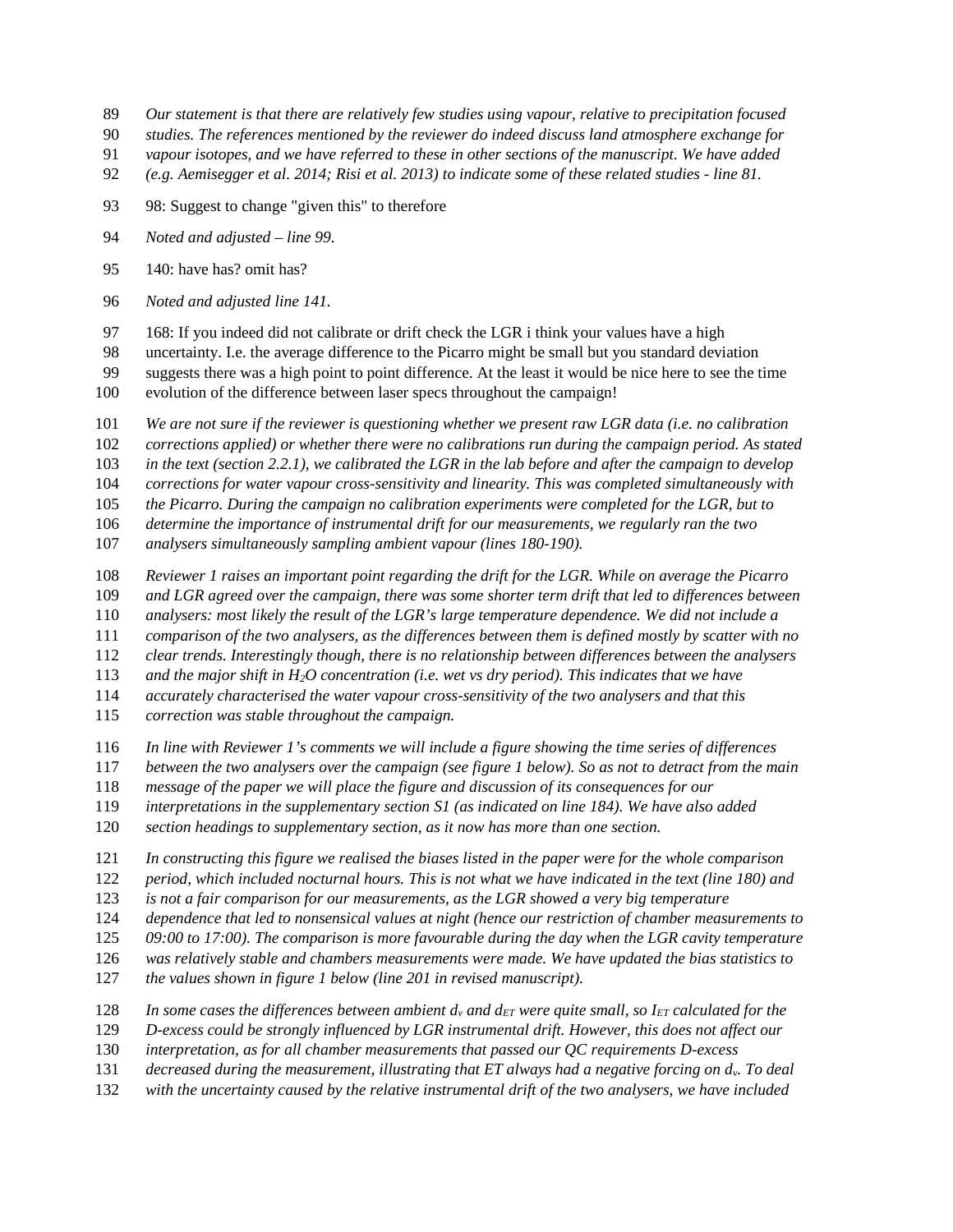*statements in the text emphasising that while IET would be influenced by drift, our interpretation of negative forcing remains the same – lines 436-442.*



#### 

**Figure 1: Time series of daytime differences between isotopic measurements of Picarro and**

**LGR for periods when the LGR and Picarro were simultaneously sampling from the**

actually affect you keeling plots quite much.

 **meteorological tower. The H2O concentrations measured by the Picarro for these periods are shown.**

 207: Strong doubts concerning you placement of collars only 2 days prior to measurements! this will surely cut roots and there will be some affects in that direction.

*We agree with the reviewer that collars were installed a relatively short time before the study period.*

*However, the vegetation consisted of grasses with shallow roots (~5cm), so while near the edge of the*

*chamber, roots may have been cut, the vast majority of the vegetation cover was unaffected. As with*

*all chamber measurements, the apparatus can influence the environment and thus fluxes, but these*

*would not change our interpretations here. We can add a sentence to include the reviewer's comment*

*on this issue (lines 211-212).*

211: Did you coat the chamber in some ay? It is well known that Plexi exchanges water and acts like a

sponge creating a smearing effect in background chamber and vice versa transitions. This could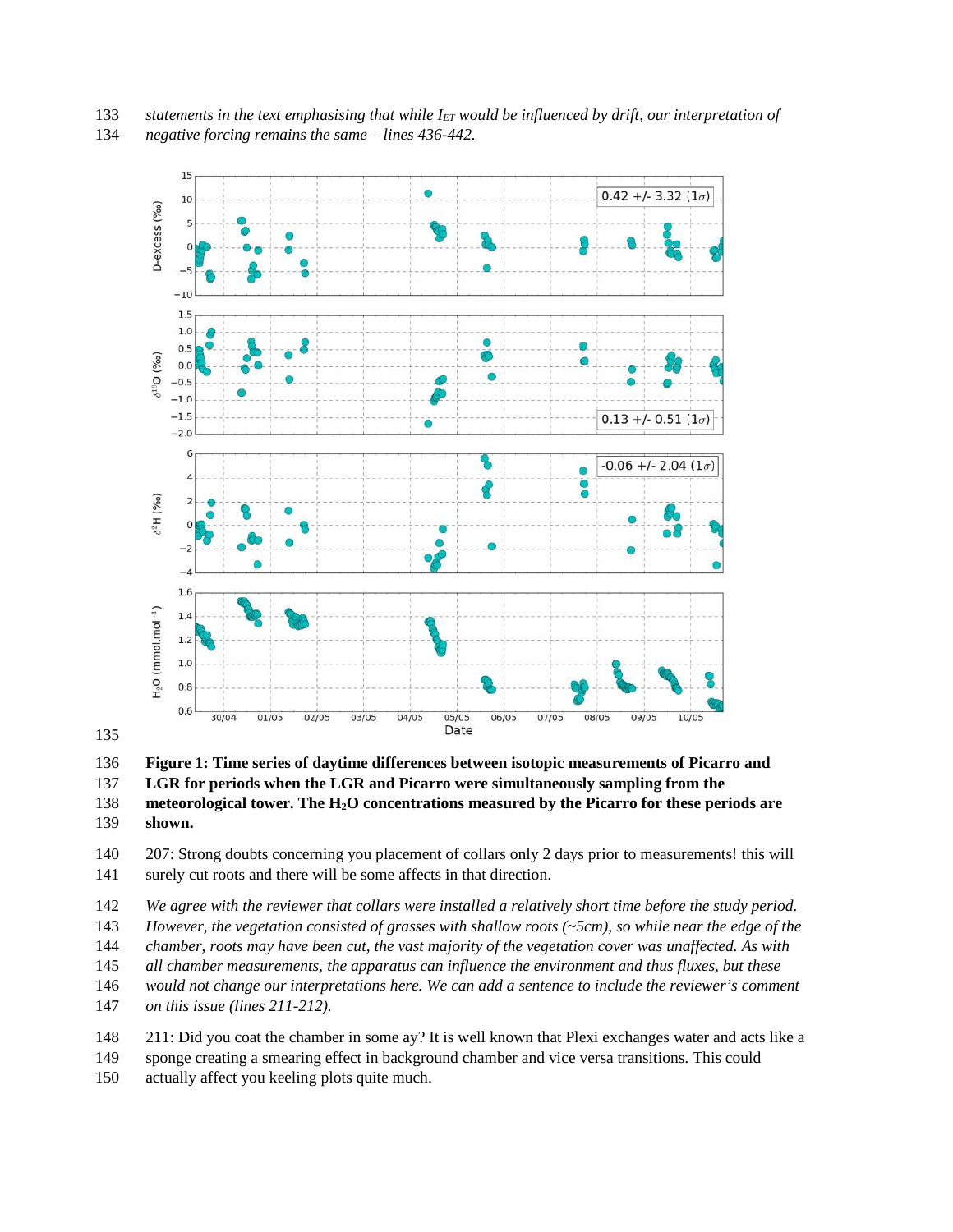*No, we did not coat the chamber to reduce memory effects. We assume the reviewers comments are*

*related to memory effects influencing ET isotopic compositions calculated from the Keeling plots of*

*chamber measurements. As the reviewer correctly notes, memory effects could have a major effect on*

*the determined ET isotopic compositions. Indeed, we considered this and to combat memory effects*

*we employed high flow rates, as the high turnover rates will reduce such memory effects. We also*

*developed quality controls for Keeling plots, ensuring linearity and a significant H2O concentration*

*change was observed.*

*While memory effects are unavoidable and can influence ET isotopic compositions, we believe by*

*ensuring linearity of the Keeling plot their effect was small and they do not change our interpretation.*

*Memory effects are likely to attenuate the slope of Keeling plots, thus reducing the disparity between*

*ambient vapour and ET isotope composition determined from the intercept of these plots. This is*

*because chamber walls retain the isotopic composition of the ambient vapour being mixed with the ET*

163 *flux. So, while memory effects would cause a high bias for the determined*  $d_{ET}$  *(i.e. Keeling plots for* 

*the D-excess always had a negative slope), they would still give a negative isoforcing. As such,*

 *minimal evidence of memory effects through our quality control procedures and that ET would still cause negative forcing on dv, means memory effects would not change the interpretation of our*

*results.*

*We have added specific comments regarding attempts to minimise memory effects in lines 222-225.*

 *Regarding using quality control of Keeling analysis to minimise memory effects, a comment is added between lines 251-254.*

230ff: Why did you choose the Keeling method? Why not a mass balance approach?

*Studies comparing the two methods have shown they are comparable (Lu et al., 2016; Wang et al.,*

*2013), which is not surprising, as they are based on the same assumptions (i.e. that background*

*concentrations and isotopic compositions of source and background water vapour does not change*

*during a measurement). The main difference is that the Keeling plot requires extrapolation to*

*determine the intercept of the δchamber vs 1/qchamber plot. Comparisons in the literature have shown they*

*agree well in practice. Considering the focus of our work was not to evaluate the two methods, we*

*only present data using the Keeling model. In addition, as discussed in lines 246-262, we developed a*

*filtering approach for the Keeling model focussing on ensuring linearity of our Keeling plots.*

*We have added a comment to indicate that we considered mass balance, but based on literature*

*findings, decided it would not have made a major difference on results (lines 237-241).*

 256: Did you not measure soil water isotopes directly ? What is the uncertainty of the model approach?

*Soil water isotopes were measured, as presented in section 2.2.5.*

*The uncertainty of the model approach is governed by the uncertainty of the chamber measurements*

*of ET isotopic compositions and the parameterisation of Craig-Gordon (GG) model. While it is*

*difficult to assess the accuracy of the CG model without direct observations, we did try different*

*parameterisations (i.e. using Cappa et al (2003) vs Merlivat (1978) diffusion coefficients, and*

*different values for the diffusion exponent). This had a large effect compared to uncertainty in ET*

*isotopic compositions, but does not change the interpretation that soil water at the evaporation front*

*was very enriched with very low D-excess values. While assessment of the CG model was not our*

*focus, we have provided some mention of the uncertainty of the model and how this may impact upon*

*our results/interpretations in the discussion of water pool isotopic compositions (results section 3.2 –*

*lines 381-388).*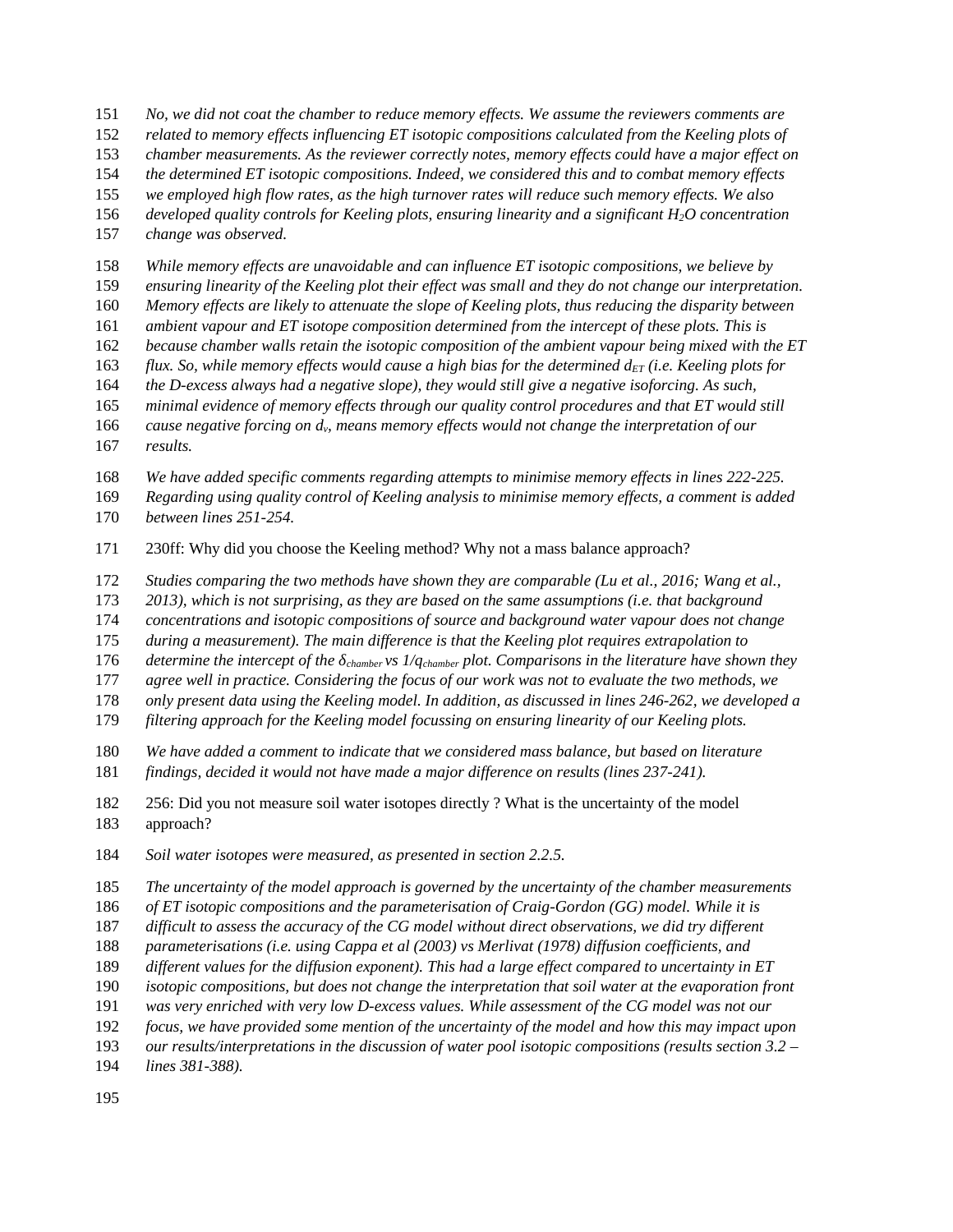#### **References**

- Aemisegger, F., Pfahl, S., Sodemann, H., Lehner, I., Seneviratne, S. I. and Wernli, H.: Deuterium
- excess as a proxy for continental moisture recycling and plant transpiration, Atmos. Chem. Phys., 14(8), 4029–4054, doi:10.5194/acp-14-4029-2014, 2014.
- 200 Bastrikov, V., Steen-Larsen, H. C., Masson-Delmotte, V., Gribanov, K., Cattani, O., Jouzel, J. and 201 Zakharov, V.: Continuous measurements of atmospheric water vapour isotopes in western Siberia
- 201 Zakharov, V.: Continuous measurements of atmospheric water vapour isotopes in western Siberia<br>202 (Kourovka), Atmos. Meas. Tech., 7(6), 1763–1776, doi:10.5194/amt-7-1763-2014, 2014.
- (Kourovka), Atmos. Meas. Tech., 7(6), 1763–1776, doi:10.5194/amt-7-1763-2014, 2014.
- 203 Cappa, C. D., Hendricks, M. B., DePaolo, D. J. and Cohen, R. C.: Isotopic fractionation of water<br>204 during evaporation. J. Geophys. Res. Atmos., 108(D16), 4525, doi:10.1029/2003JD003597, 2003 during evaporation, J. Geophys. Res. Atmos., 108(D16), 4525, doi:10.1029/2003JD003597, 2003.
- Lu, X., Liang, L. L., Wang, L., Jenerette, G. D., McCabe, M. F. and Grantz, D. A.: Partitioning of
- evapotranspiration using a stable isotope technique in an arid and high temperature agricultural
- 207 production system, Agric. Water Manag., In Press, ,<br>208 doi:http://dx.doi.org/10.1016/j.agwat.2016.08.012, 2
- doi:http://dx.doi.org/10.1016/j.agwat.2016.08.012, 2016.
- Merlivat, L.: Molecular diffusivities of H2O16O, HD16O, and H218O in gases, J. Chem. Phys., 69(6), 2864, doi:10.1063/1.436884, 1978.
- Risi, C., Noone, D., Frankenberg, C. and Worden, J.: Role of continental recycling in intraseasonal
- variations of continental moisture as deduced from model simulations and water vapor isotopic
- measurements, Water Resour. Res., 49(7), 4136–4156, doi:10.1002/wrcr.20312, 2013.
- 214 Simonin, K. A., Link, P., Rempe, D., Miller, S., Oshun, J., Bode, C., Dietrich, W. E., Fung, I. and 215 Dawson. T. E.: Vegetation induced changes in the stable isotope composition of near surface
- Dawson, T. E.: Vegetation induced changes in the stable isotope composition of near surface humidity, Ecohydrology, 7(3), 936–949, doi:10.1002/eco.1420, 2014.
- Wang, L., Niu, S., Good, S. P., Soderberg, K., McCabe, M. F., Sherry, R. A., Luo, Y., Zhou, X., Xia,
- J. and Caylor, K. K.: The effect of warming on grassland evapotranspiration partitioning using laser-
- based isotope monitoring techniques, Geochim. Cosmochim. Acta, 111, 28–38,
- doi:http://dx.doi.org/10.1016/j.gca.2012.12.047, 2013.
- 221 Welp, L. R., Lee, X., Griffis, T. J., Wen, X.-F., Xiao, W., Li, S., Sun, X., Hu, Z., Val Martin, M. and 222 Huang. J.: A meta-analysis of water vapor deuterium-excess in the midlatitude atmospheric surface Huang, J.: A meta-analysis of water vapor deuterium-excess in the midlatitude atmospheric surface
- layer, Global Biogeochem. Cycles, 26(3), GB3021, doi:10.1029/2011GB004246, 2012.
- 
- 224 Zhao, L., Wang, L., Liu, X., Xiao, H., Ruan, Y. and Zhou, M.: The patterns and implications of diurnal variations in the d-excess of plant water. shallow soil water and air moisture. Hydrol. Ea 225 diurnal variations in the d-excess of plant water, shallow soil water and air moisture, Hydrol. Earth 226 Syst. Sci., 18(10), 4129–4151, doi:10.5194/hess-18-4129-2014, 2014.
- Syst. Sci., 18(10), 4129–4151, doi:10.5194/hess-18-4129-2014, 2014.
-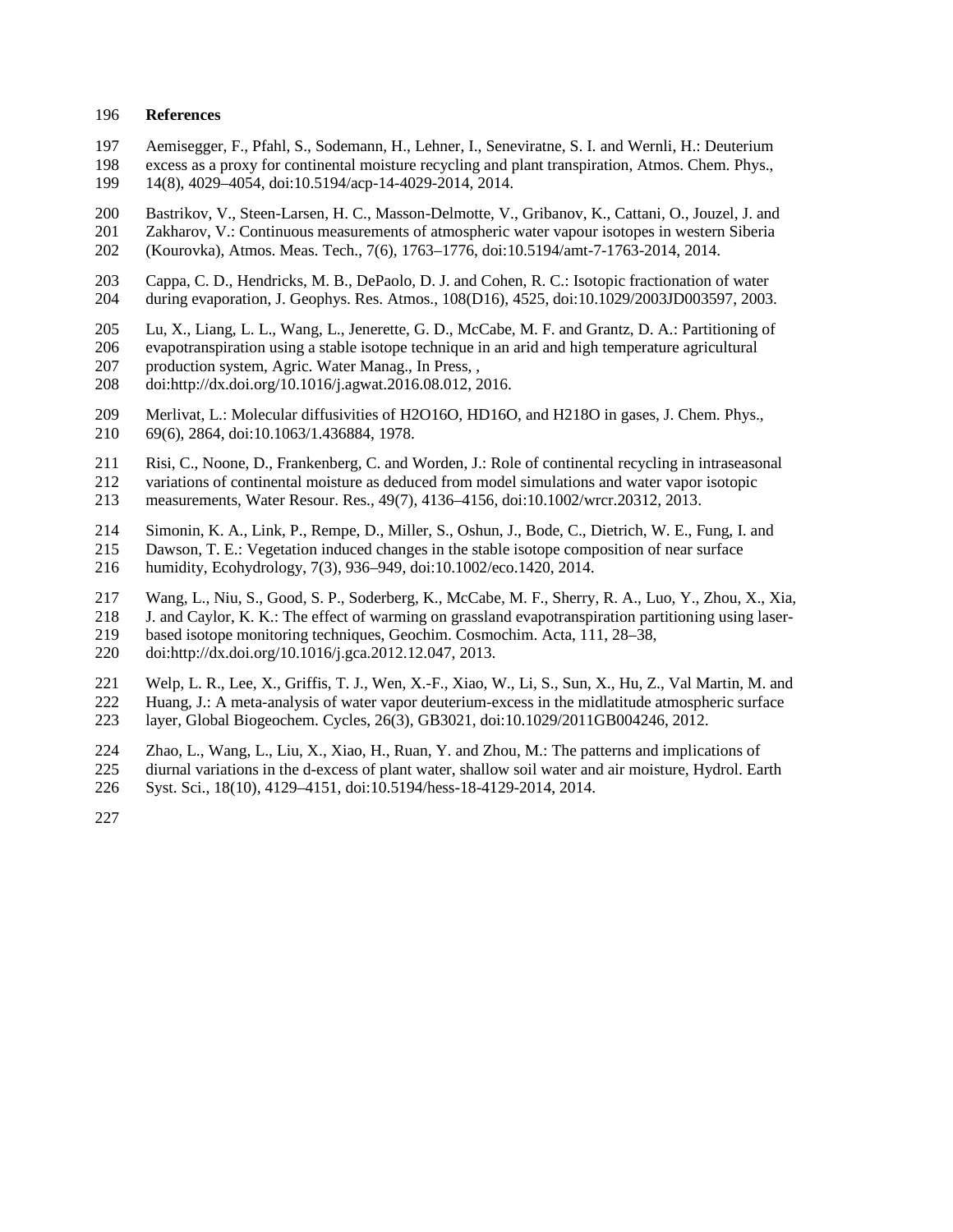# Anonymous Referee #2

Received and published: 17 August 2016

### **Summary:**

The authors present an analysis of two weeks of atmospheric water vapour stable isotope

measurements in a semi-arid environment. They focus on understanding the potential drivers of D-

excess variability they observed in the near surface atmosphere. They use the short-term Keeling plot

method to calculate the isotopic composition of the ET flux and find that under these conditions, ET

 cannot explain the increase in mid-day D-excess which has been observed in many other locations and studies. They use radon concentration measurements to constrain the influence of entrainment of

moisture with a different isotopic composition from the free troposphere and don't find much support

for an anomalous signal from the free troposphere. In the end, they conclude that the fact that mid-day

 D-excess is correlated with local RH, means that an oceanic evaporation signature is unchanged as the air mass passes over the dry land mass.

 *We thank the reviewer's for their comments. Our comments and responses are shown in italics and line references are for the revised manuscript. In the revised manuscript, specific changes are in red. More general changes have not been highlighted but are referenced in response to the reviewer's comments.*

## **Major comments:**

 This paper is appropriate for HESS, but there are major flaws in the discussion and analysis that need to be addressed before publication.

 1. The authors should provide more details of their methods. They should discuss analytical uncertainty of their measurements, especially the dET calculations. Small ET fluxes make measuring the dET values difficult. Were the plexiglass chambers tested for isotopic effects?

 *As noted in our response to Reviewer 1, we can include comments about analytical uncertainty into the results and methods sections, in particular, the Keeling plot intercepts and CG for soil evaporation front modelling. See response to reviewer 1 (lines 97-147, and lines 148-170) indicating relevant sections where measurement uncertainty, chamber memory effects and quality control are discussed along with the relevant changes.*

 *For the chamber measurement, whether the ET fluxes are small or not is irrelevant for determination of dET. Our method for determining dET was based on using flux chambers and the Keeling plot method, so the change in H2O concentration during a chamber measurement and the difference between the isotope composition of ET fluxes and ambient vapour are the variables that influence dET uncertainty. As discussed in the text in lines 246-262, we used a quality control routine to ensure that the assumptions of the Keeling method were met.*

- 2. Throughout the discussion of the results, the authors comment on how their results contradict previous studies. The results are in fact different, but I believe they represent very different environmental conditions and the discussion should be prefaced with that in mind.
- *In fact our results are not different, as we observe a very similar D-excess diurnal cycle as other studies (e.g.* Bastrikov et al., 2014; Simonin et al., 2014; Welp et al., 2012)*. So in this*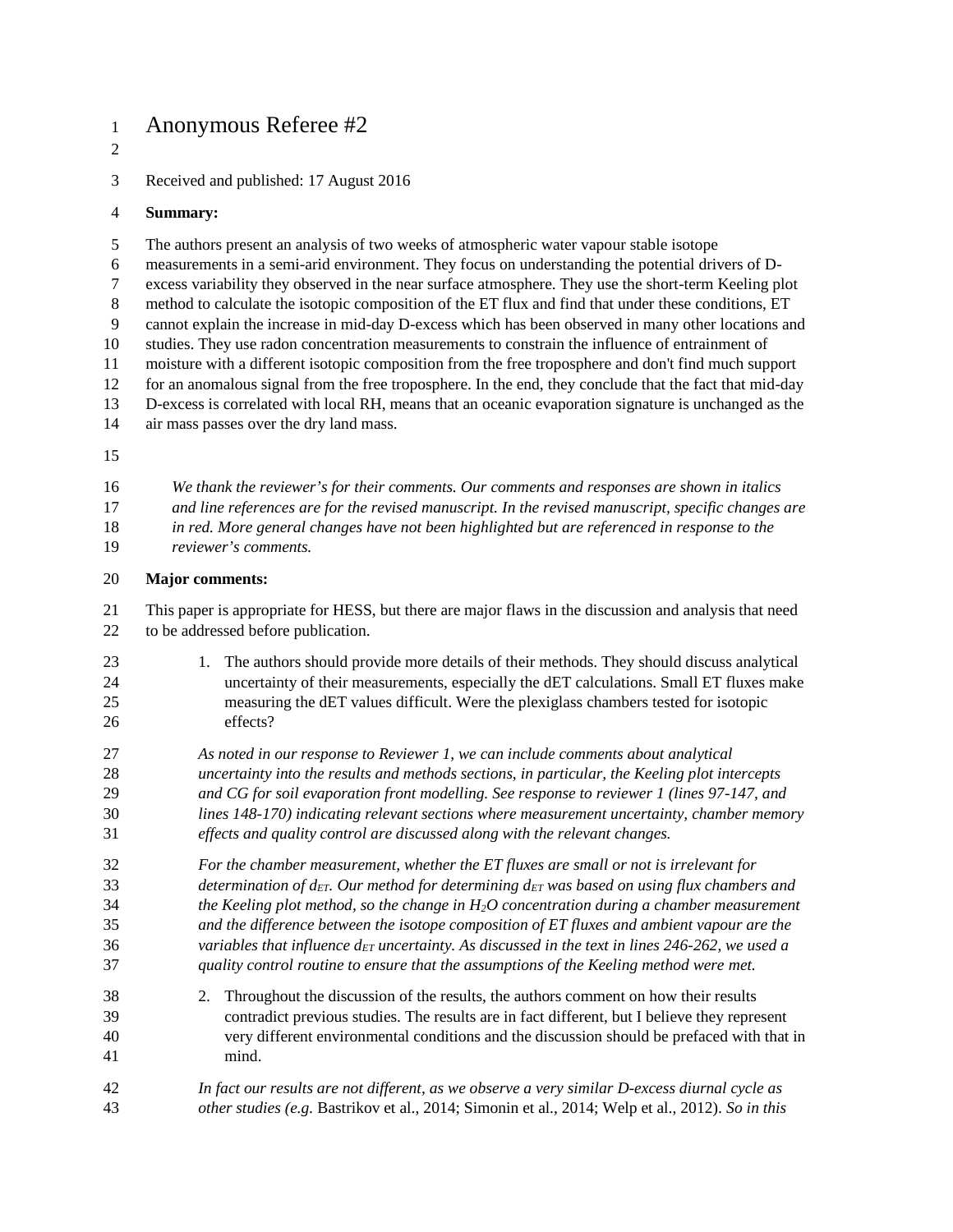- *sense we do not contradict other studies. However, by adding dET measurements we are able to provide a more conclusive role for ET fluxes in the D-excess diurnal cycle. While we contradict the conclusions of Simonin et al.* (2014) *and Zhao et al.* (2014) *(as noted lines 588- 589), they do not provide direct measurements of dET. Others have been more circumspect* (Bastrikov et al., 2014; Welp et al., 2008)*. Regardless, our results are very similar, but are able to provide different (or more conclusive) interpretations through directly measuring dET.*
- *As reviewer 2 indicates, it is certainly possible (likely) that we are observing different environmental conditions to the other studies referenced above. We agree with this statement and provided context of our findings in the discussion (4.2) and also mention this in the abstract. We can further modify section 4.2 to make this clearer: in particular in paragraph 2 of section 4.2 where we can add more direct reference to the literature for context of our results. These comments are similar to Reviewer 1's (lines 27-28 of response to their comments). We have made adjustments to the manuscript in line with their comments (lines 29-52 response to reviewer 1) which also addresses reviewer 2's concerns.*

 3. The discussion of using dv as a tracer of RH of the oceanic moisture source region contains many errors and is a misrepresentation of Aemisegger et al. The original application is to use dv along with d18O and dD to solve for temperature and RH of the oceanic source region, not to assume that RH near the ocean surface in 100%. Ocean surface humidity is more like 75% on average anyway. A strong correlation between local dv and local RH does not necessarily imply a preserved signature of the oceanic moisture source region. This would require that local and source RH are tightly coupled. Or, that changes in local RH are driven by mixing with a constant isotopic source of moisture (e.g. the free troposphere). The authors do not describe the Aemisegger approach correctly. Their aim was to estimate terrestrial evapotranspiration based on assumptions about the oceanic moisture source informed by back-trajectories and climate observations.

 *Reviewer 2 is indeed correct that the main aims of Aemisegger et al (2014) was to estimate terrestrial evapotranspiration using d<sup>v</sup> as a tracer. However, within their paper they use the precise methodology described in our section 4.1 to estimate the D-excess of the average liquid moisture source. We refer the reviewer to page 14 of section 5.1 and Appendix A in Aemisegger et al (2014). Please also refer to figures 7, 10 and 11 from Aemisegger et al (2014) where the methodology is applied.*

 *Reviewer 2 appears to have misunderstood the application of our methodology, which was taken from Aemisegger et al (2014). This methodology does not assume the RH near the ocean surface is 100% and it does not model the vapour D-excess of the moisture source. Instead the method uses the closure assumption of Merlivat and Jouzel (1979) and shows that for RH=100% the C-G model reduces to*  $R_v = R / (R_v = v \text{a} \cdot v \text{b})$  *(R<sub>v</sub>* = variance *natio, R<sub>i</sub>* = *liquid isotope ratio and = equilibrium fractionation factor). By definition for equilibrium processes is very close to 1, so that*  $R_v = R_l$  *for RH=100%. Based on this derivation, Aemisegger et al (2014) use the relationship between RH and d<sup>v</sup> and extrapolate to an RH of 100%. This reflects a weighted average of D-excess values for contributing liquid moisture sources.*

 *As the reviewer points out, this implies tight coupling between local and source RH. Exchange between the ABL and free troposphere could impact upon this relationship. There is no way we can determine if this was the case from our dataset (which we discussed in the same section). However, to produce the strong relationship we see between RH and dv, the free troposphere source of moisture and ABL moisture must have a relatively constant D-excess and RH, otherwise the relationship would be weakened. Likewise, for multiple moisture sources from the surface, as reviewer 2 surmises, are likely to significantly weaken the relationship between RH and dv. So while we cannot rule out the influence of these effects, we conclude that the d<sup>v</sup> during the day indicates a large unchanging remote moisture source: most probably a large reservoir such as the ocean.*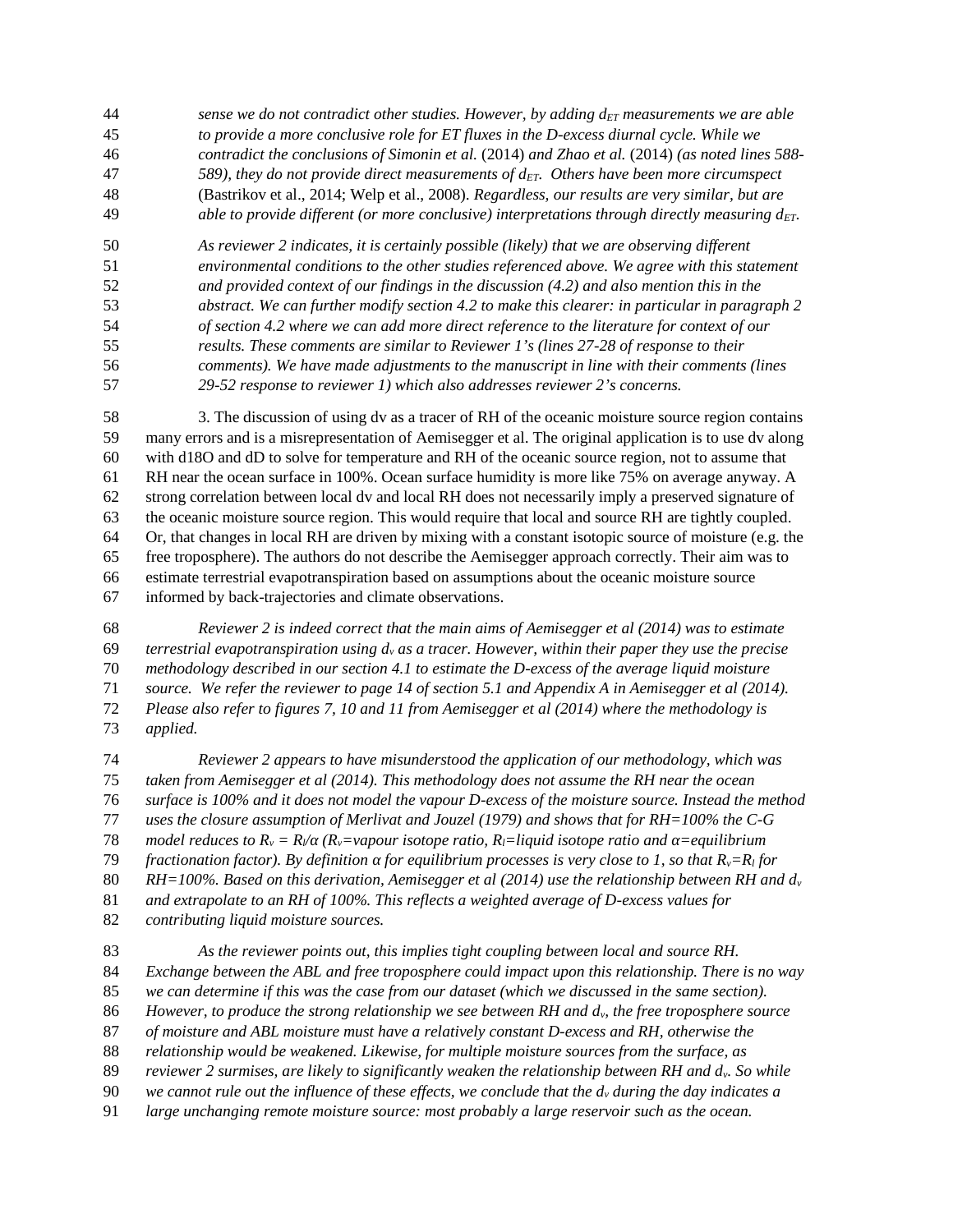- *To accommodate the misunderstanding and concerns of reviewer 2, we have provided some*
- *additional details and discussion of the methodology of Aemisegger et al (2014). In particular,*
- *reference to the closure assumption of Merlivat and Jouzel (1979) is made (lines 565-566). We have*
- *also made it clearer that we are not aiming to calculate the D-excess of vapour at the remote moisture*
- *source, but the liquid source D-excess (lines 564-575). Additionally, in our discussion of the*
- *methodology we included details to address concerns about coupling between local and source RH,*
- *with direct reference to multiple sources and not accounting for ABL/free tropospheric exchange*
- *(lines 553-563).*
- 3. This study is too short to examine synoptic variability with any depth.
- *We have not examined synoptic variability in depth: we simply refer to synoptic conditions to provide*
- *context for our short study. As outlined in addressing reviewer 1's comments (lines 29-52 of that*
- *response), given the relatively short duration of the campaign, providing some synoptic context was*
- *appropriate. In doing this, we refer to the specific conditions evident during the campaign, but also*
- *examine what conclusions may be relevant in a wider context. This is the purpose of section 4.2.*
- 

## **Specific comments:**

- ln 31: citation missing
- *We prefer to leave references out of the abstract as we feel it infers we are directly evaluating the referenced paper, which we are not. Relevant references are included in the Introduction.*
- ln33-35: there are a fair number of dET measurements published, which you discuss later in fact.
- *There are a number of studies presenting d<sup>v</sup> measurements, but only Huang et al. (2014) presents*
- *actual dET measurements, which is referenced in our paper.*
- ln 126-127: Welp et al. measured dET
- *They measured d<sup>v</sup> (see abstract and methods) and modelled the D-excess of transpiration (see section*
- *4.3). As we stated in the text, dET measurements were not made.*
- ln 144: lat/lon
- *Done.*
- section 2.2.1: Please comment on the non-linearity of the delta values with respect to water vapor
- mixing ratio of the LGR analyzer and the stability of the calibration before/after the field experiment.
- The Picarro calibration method does not correct for water mixing ratio dependence of the analyzer. At
- what water levels were the analyzer uncertainties characterized?
- *We explicitly corrected for water vapour cross-sensitivities for both analysers, since this is one of the*
- *major contributors to measurement uncertainty. We have mentioned this on line 163 and lines 172- 173.*
- ln 191: how long was the tubing and what was the flow rate in them?
- *We have added this information (line 195-197) – "Approximately 20m of tubing was required to*
- *connect the tower inlet to the analyser. A vacuum pump (MV 2 NT, Vacuubrand, Wertheim, Germany)*
- 129 was used to draw air through all inlets to the analyser at a flow rate of 10 l.min<sup>-1</sup>."
- 130 ln 289: what modifications were made to West et al.?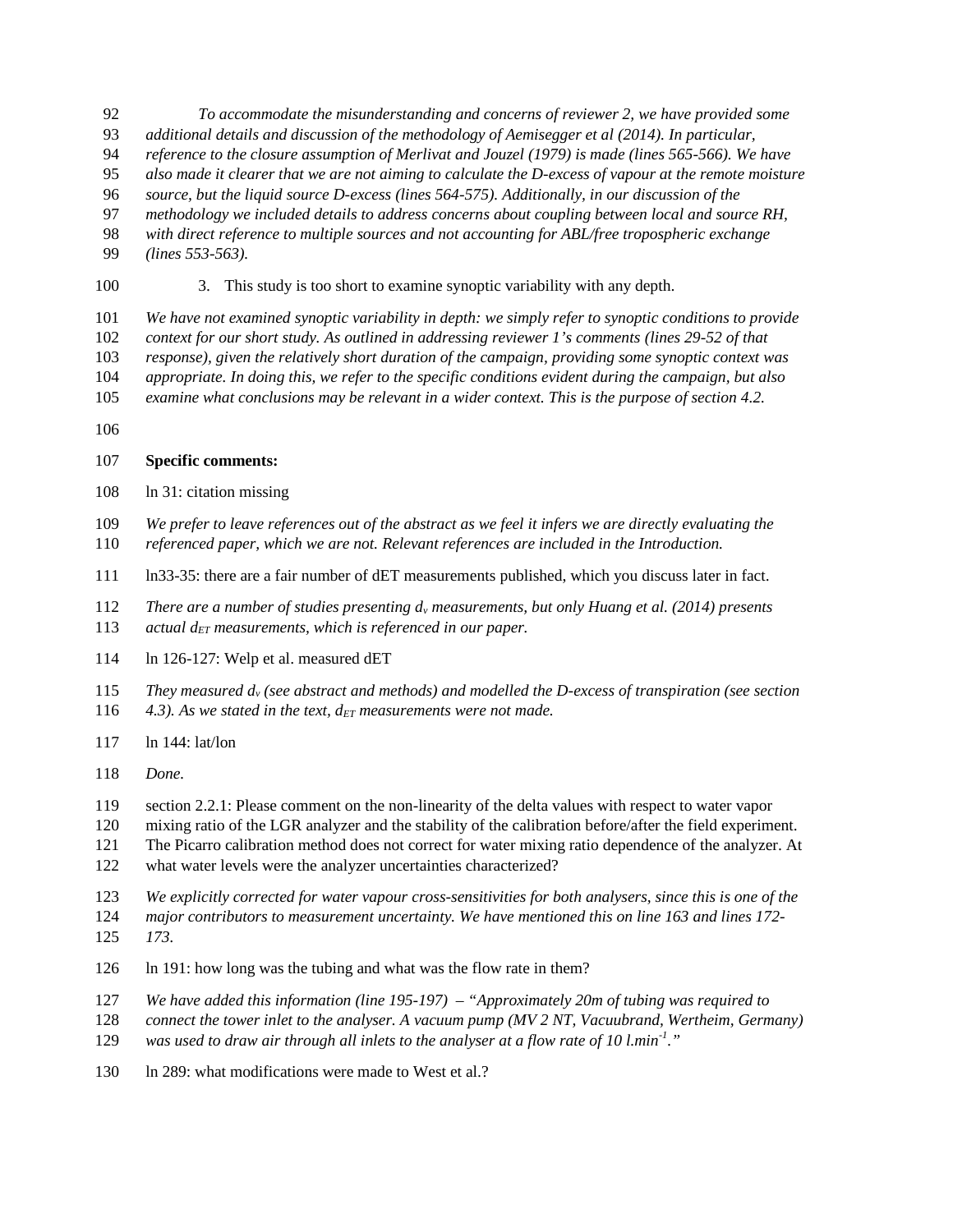- *Our modifications were minimal, simply using our own vacuum line. We have removed 'similar' from the text (line 304).*
- ln 374: significant periods of the day were excluded to characterize a diurnal cycle.
- *We agree that 'diurnal cycle' is misleading, so have changed the wording to indicate that we refer to*
- *the transition between the stable nocturnal and convective boundary layers. This section was modified*

*in streamlining of the results, but is now included between lines 402 and 405..*

- ln 377-381: Is there any evidence that this much difference between soil water and the evaporation front could be real?
- *We believe this difference is entirely possible and not at all surprising. Dubbert et al. (2013) observed*
- *a large enrichment in soil moisture* <sup>18</sup>*O values near the surface in their soil profile measurements, as*
- *did the seminal work of Allison et al. (1983). Besides literature evidence, our 0-5 cm soil*
- *measurements showed low D-excess compared to the LMWL indicating evaporative enrichment. It*
- *can be presumed that moisture at the evaporation front would be much more enriched and D-excess*
- *much lower. We have added further reference to the literature to support our measurements and*
- *expanded on uncertainty of modelled soil isotope values (lines 381-388).*
- ln 401-406: Are you referring to Fig 7 here? It's very difficult to see these features in the data as it is plotted.
- *Yes, we are referring to figure 7, as indicated at the start of this paragraph. We believe the drier*
- *mixing ratios observed from May 5th are quite clear in the plot. However, we can attempt to make*
- *this clearer to the reader. This has been included in streamlining results section, specifically lines 408-412.*
- ln 458-460: I'm not sure about this. I think you have to make a stronger case that it's not entrainment of air from above the boundary layer.
- *Indeed. We discuss this precise issue later (now in section 4.1 and section 4.2 –lines 553-563) and the fact that we cannot rule out entrainment as a possible explanatory mechanism.*
- ln 485: typo? 'encroachment'
- *Encroachment mixing is common terminology used in boundary layer meteorology, referring to the process where the mixed layer encroaches upwards as the layer warms.*
- ln 537-546: This paragraph has major problems. See #3 above. The authors come to some
- unsupported conclusions here based on a misunderstanding of many of the processes controlling
- vapor isotopes.
- *We disagree that there are any unsupported conclusions in the text and refer the reviewer to the comments above (lines 67-98).*
- ln 566-569: under what conditions was this observed?
- *The wording of this section has been changed as part of streamlining results and discussion sections,*
- *but we have made direct reference to Figure 8, which shows the drying trend the reviewer is*
- *duestioning. Now reads* "Drying and depleting trends for water vapour, <sup>2</sup>H and <sup>18</sup>O throughout the
- day, particularly during the dry period (**Error! Reference source not found.**), indicate an important
- role for free troposphere entrainment." lines 530-532.
- ln 608-609: the two processes have very different fractionation factors as well
- *We have discussed this in more clarity in section 4.3.*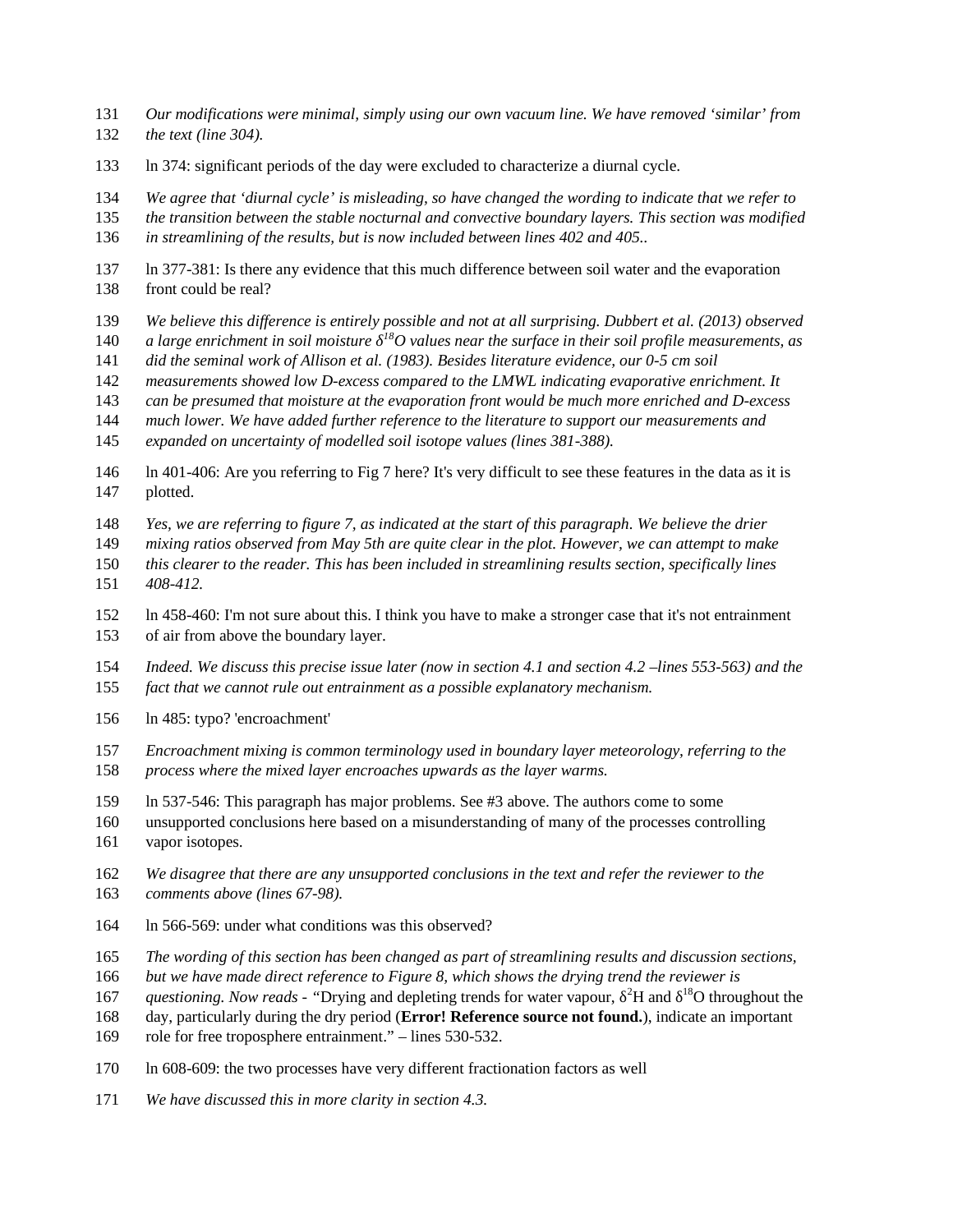- ln 632: Didn't you screen out nighttime dET measurements? Consider showing a plot of dET time series.
- *Yes this is true. We have changed the terminology to indicate more explicitly that we are referring to*
- *transitional periods between the stable and nocturnal boundary layers – lines 624-626.*
- Fig 6: This figure needs more discussion.
- *We have discussed this figure across three separate paragraphs in section 3.2. If the reviewer could*
- *be more specific about their concerns we would be happy to address them.*
- **References**
- Aemisegger, F., Pfahl, S., Sodemann, H., Lehner, I., Seneviratne, S. I., & Wernli, H. (2014). Deuterium excess as a proxy for continental moisture recycling and plant transpiration. *Atmospheric Chemistry and Physics*, *14*(8), 4029–4054. doi:10.5194/acp-14-4029-2014
- Allison, G. B., Barnes, C. J., & Hughes, M. W. (1983). The distribution of deuterium and 18O in dry soils 2. Experimental. *Journal of Hydrology*, *64*(1-4), 377–397. doi:10.1016/0022- 1694(83)90078-1
- Bastrikov, V., Steen-Larsen, H. C., Masson-Delmotte, V., Gribanov, K., Cattani, O., Jouzel, J., & Zakharov, V. (2014). Continuous measurements of atmospheric water vapour isotopes in western Siberia (Kourovka). *Atmospheric Measurement Techniques*, *7*(6), 1763–1776. doi:10.5194/amt-7-1763-2014
- Davis, K. J., Lenschow, D. H., Oncley, S. P., Kiemle, C., Ehret, G., Giez, A., & Mann, J. (1997). Role of entrainment in surface-atmosphere interactions over the boreal forest. *Journal of Geophysical Research: Atmospheres*, *102*(D24), 29219–29230. doi:10.1029/97JD02236
- Dubbert, M., Cuntz, M., Piayda, A., Maguás, C., & Werner, C. (2013). Partitioning evapotranspiration – Testing the Craig and Gordon model with field measurements of oxygen isotope ratios of evaporative fluxes. *Journal of Hydrology*, *496*, 142–153. doi:10.1016/j.jhydrol.2013.05.033
- 196 Huang, J., Lee, X., & Patton, E. G. (2011). Entrainment and budgets of heat, water vapor, and carbon<br>197 dioxide in a convective boundary layer driven by time-varying forcing. *Journal of Geophysical*  dioxide in a convective boundary layer driven by time-varying forcing. *Journal of Geophysical Research: Atmospheres*, *116*(D6), D06308. doi:10.1029/2010JD014938
- 199 Huang, L., & Wen, X. (2014). Temporal variations of atmospheric water vapor D and 18O above an arid artificial oasis cropland in the Heihe River Basin. *Journal of Geophysical Research: Atmospheres*, *119*(19), 2014JD021891. doi:10.1002/2014JD021891
- Merlivat, L., & Jouzel, J. (1979). Global climatic interpretation of the deuterium-oxygen 18 relationship for precipitation. *Journal of Geophysical Research: Oceans*, *84*(C8), 5029–5033. doi:10.1029/JC084iC08p05029
- Simonin, K. A., Link, P., Rempe, D., Miller, S., Oshun, J., Bode, C., … Dawson, T. E. (2014). Vegetation induced changes in the stable isotope composition of near surface humidity. *Ecohydrology*, *7*(3), 936–949. doi:10.1002/eco.1420
- 208 Welp, L. R., Lee, X., Griffis, T. J., Wen, X.-F., Xiao, W., Li, S., ... Huang, J. (2012). A meta-analysis of water vapor deuterium-excess in the midlatitude atmospheric surface layer. *Global*  of water vapor deuterium-excess in the midlatitude atmospheric surface layer. *Global Biogeochemical Cycles*, *26*(3), GB3021. doi:10.1029/2011GB004246
- 211 Welp, L. R., Lee, X., Kim, K., Griffis, T. J., Billmark, K. A., & Baker, J. M. (2008). 18O of water vapour, evapotranspiration and the sites of leaf water evaporation in a soybean canopy. *Plant, Cell & Environment*, *31*(9), 1214–1228. doi:10.1111/j.1365-3040.2008.01826.x
- Zhao, L., Wang, L., Liu, X., Xiao, H., Ruan, Y., & Zhou, M. (2014). The patterns and implications of diurnal variations in the d-excess of plant water, shallow soil water and air moisture. *Hydrology*